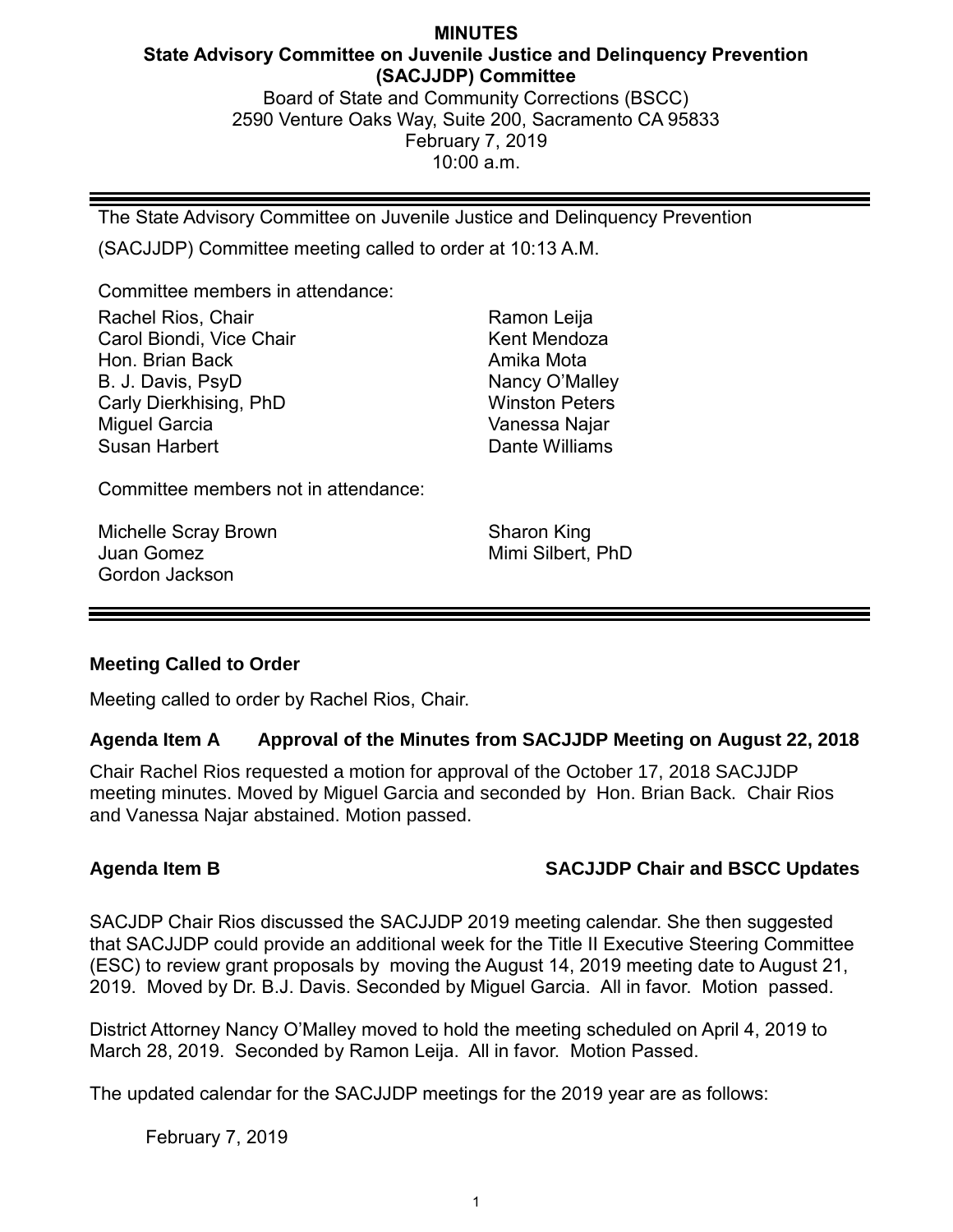March 28, 2019 June 12, 2019 August 21, 2019 October 23, 2019 November 14, 2019

BSCC Executive Director Kathleen Howard reviewed the composition of the Board and the reporting structure of the Executive Branch. She reported that the Governor's proposed budget includes a plan to move the Department of Corrections and Rehabilitation's Division of Juvenile Justice to California's Health and Human Services Agency.

## **Agenda Item C Legislation**

The SACJJDP Legislative Report and the Commonweal Report were reviewed.

## **Agenda Item D R.E.D. Update**

Chair Rios stated that due to the changes in the reauthorized Juvenile Justice and Delinquency Prevention Act (JJDPA) regarding Racial and Ethnic Disparities (R.E.D.), the R.E.D. Subcommittee's work is on hold pending review of the new requirements.

## **Agenda Item E Approval of the Updated 2019 Title II Application and State Plan Budget**

Mr. Polasik presented a budget option to include or not include a \$250,000 set aside for R.E.D. in the FFY 2019 Title II Application since the FFY 2018 allcoation is on hold. Dr. B.J. Davis moved to approve the updated 2019 Title II Application and State Plan Budget with \$250,000 allocated to R.E.D. for FFY 2019. Seconded by Dr. Carly Dierkhising. All in favor. Motion passed.

## **Agenda Item F Title II and Tribal RFP Approval**

Miguel Garcia, Ramon Leija, Amika Mota, Kent Mendoza, Nancy O'Malley, Dr. Carly Dierkhising and Winston Peters recused themselves.

Mr. Polasik provided an update of ESC grant development and presented the Title II and Tribal Request for Proposals (RFPs). Dante Williams moved to approve the Title II and Tribal RFPs with a change to provide for up front dispersment of awards to Indian tribes and any non-substantive edits by BSCC staff. Seconded by Vanessa Najar. All in favor. Motion passed.

## **Agenda Item G Public Comment**

No public comment

# **Agenda Item H Adjourn**

Meeting adjourned at 2:22 P.M.